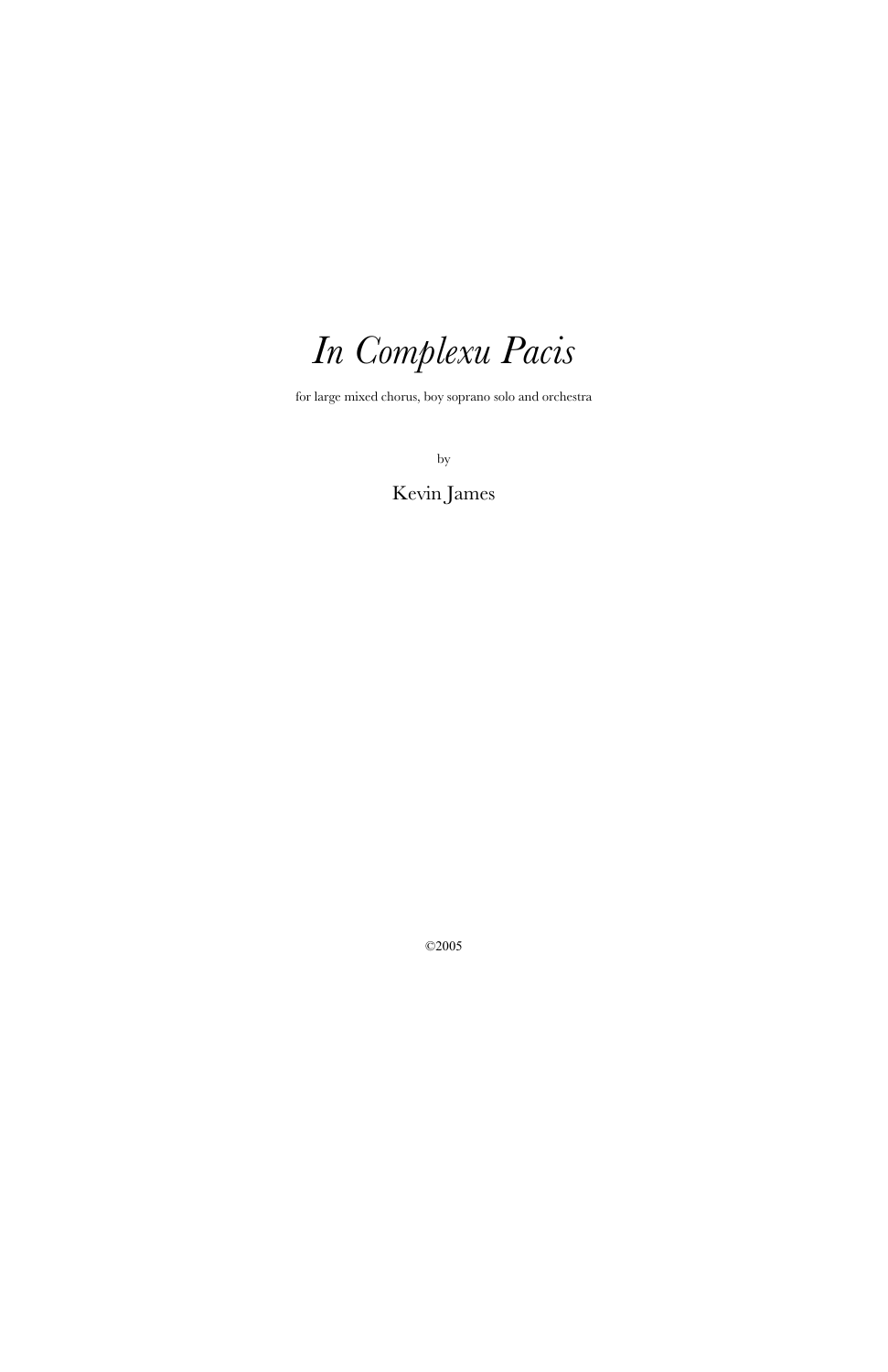## A note on the text:

The text for this piece comes from three distinct sources.

- The first is the response of the philosopher and thinker Walter Benjamin to the painting by Paul Klee entitled Angelus Novus. This piece is most commonly titled "The Angel of History" and found in his "Theses on the Philosophy of History".
	- The second source is the Latin Vulgate Bible. The passage is Hebrews 4:12
	- The third source is a fragment of a poem written by the composer in response to the other two texts, expressing sympathy and consolation for the angel.

### Performance Needs:

Large Mixed Chorus (SSAATTBB), Boy Soprano Soloist (alt. sopr.) (2222,4331,2 perc, str.) 2 Fl., 1 Ob., 1 Eng. Hrn, 2 Clar. In Bb, 2 Bsn 4 Fr. Hrns in F, 3 Tpts in Bb, 3 Tbns, Tba, 2 Perc. Strings

### Percussion Needs:

1 snare drum 1 field drum 1 bass drum 1 very large tam tam

Duration: approx. 7 min. 40 sec.

#### The Angel of History:

Augen aufgerissen; Mund offen; Flügel ausgespannt - Der Engel der Geschichte. Er hat das Antlitz der Vergangenheit zugewendet... eine Kette von Begebenheiten... eine einzige Katastrophe, die unablässig Trümmer auf Trümmer häuft und sie ihm vor die Füße schleudert. Er möchte wohl verweilen, die Toten wecken, das Zerschlagene zusammenfügen. Aber ein Sturm weht vom Paradiese her, der sich in seinen Flügeln verfangen hat und so stark ist, daß der Engel sie nicht mehr schließen kann. Dieser Sturm treibt ihn unaufhaltsam in die Zukunft, der er den Rücken kehrt, während der Trümmerhaufen vor ihm zum Himmel wächst.

### Hebrews 4:12

vivus est enim Dei sermo et potens et penetrabilior (acutior) omni gladio ancipiti et pertingens usque ad divisionem animae ac spiritus articulorum quoque et medullarum et discretor cogitationum et intentionum cordis

### In Complexu Pacis

| Veni, veni                   | Nonne meministi?                      |
|------------------------------|---------------------------------------|
| O qui perduras               | Respice                               |
| Tempestate deficiente        | Dominus tuus opperitur - te           |
| Alis iam tandem replicatis   | Famulum, angelum                      |
| Respice                      | Veni ad Dominum tuum                  |
| Vide bracchia extenta        | Veni,                                 |
| Parata ut te complectantur,  | Veni ut in bracchiis solacii tenearis |
| Omnisne spes a te discessit? | In complexu pacis.                    |
|                              |                                       |

*Eyes staring; mouth open; wings spread - the angel of history. His face is turned toward the past.... a chain of events... one single catastrophe which keeps piling wreckage and hurls it in front of his feet. The angel would like to stay, awaken the dead, make whole what has been smashed. But a storm is blowing from Paradise; it has got caught in his wings with such a violence that the angel can no longer close them. The storm propels him into the future to which his back is turned, while the pile of debris grows skyward*.

*For the word of God is quick and powerful and sharper than any twoedged sword, piercing even to the dividing asunder of soul and spirit and the joints and marrow and is a discerner of the thoughts and intents of the heart.*

| Come, come                   | Do you not remember?                |
|------------------------------|-------------------------------------|
| You who endure               | Look back                           |
| When the storm falters       | Your Lord waits - for you,          |
| When your wings finally fold | Servant, angel.                     |
| Glance back                  | Come to your Lord                   |
| See the arms held,           | Come,                               |
| ready to embrace you,        | Come be held in the arms of comfort |
| Is all hope gone from you?   | In the embrace of peace             |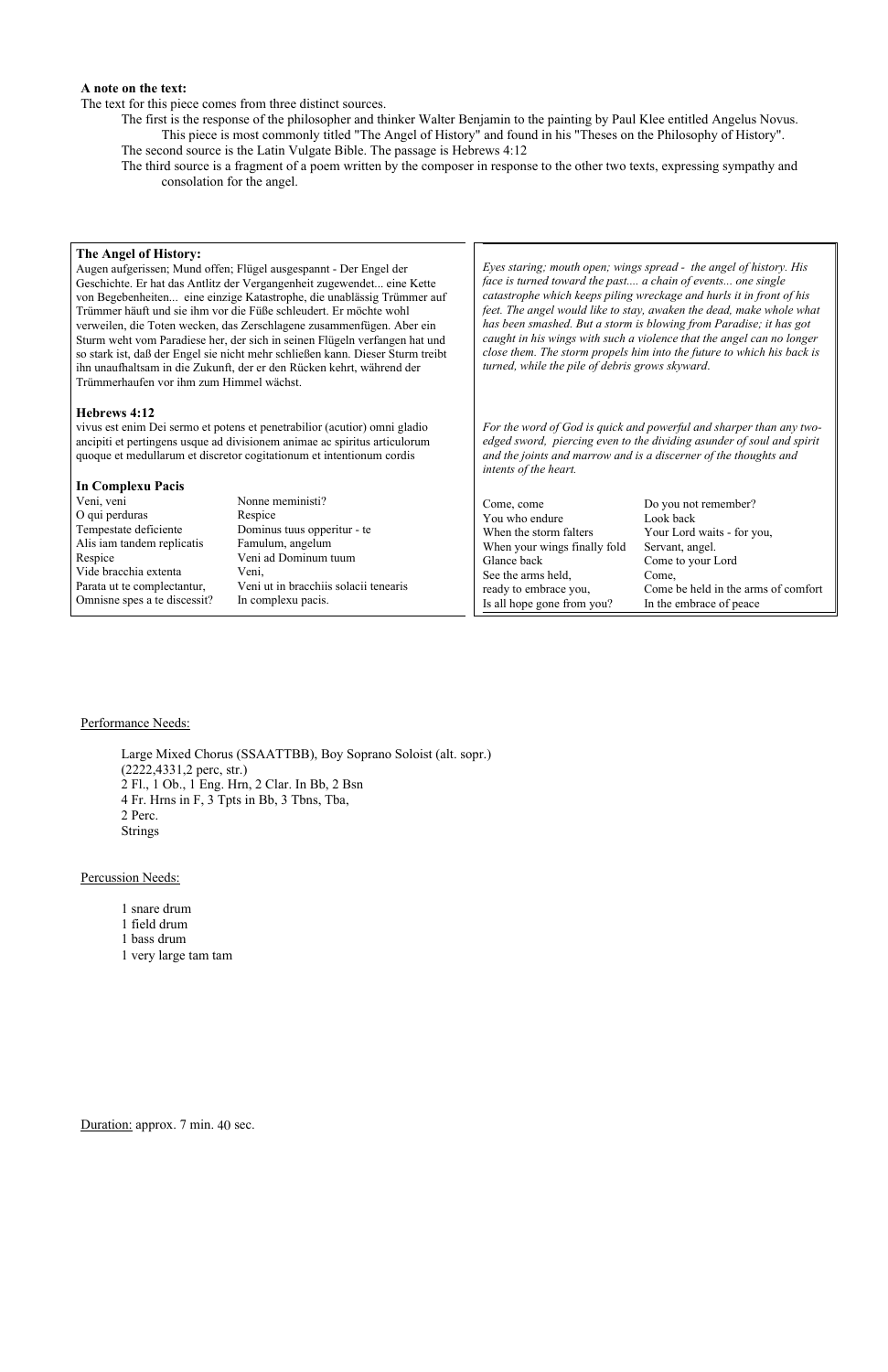

 $\odot$  2005



*In Complexu Pacis*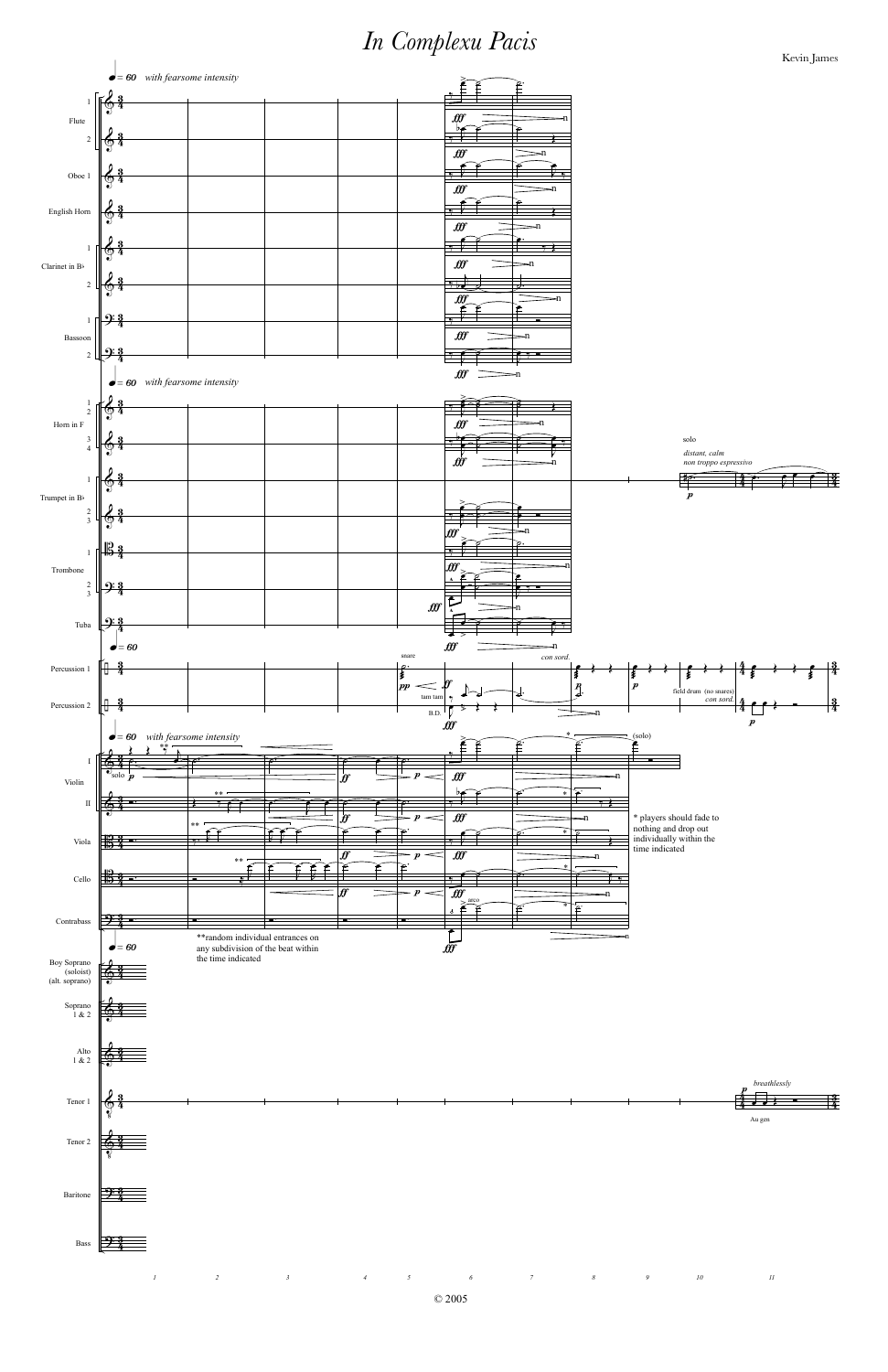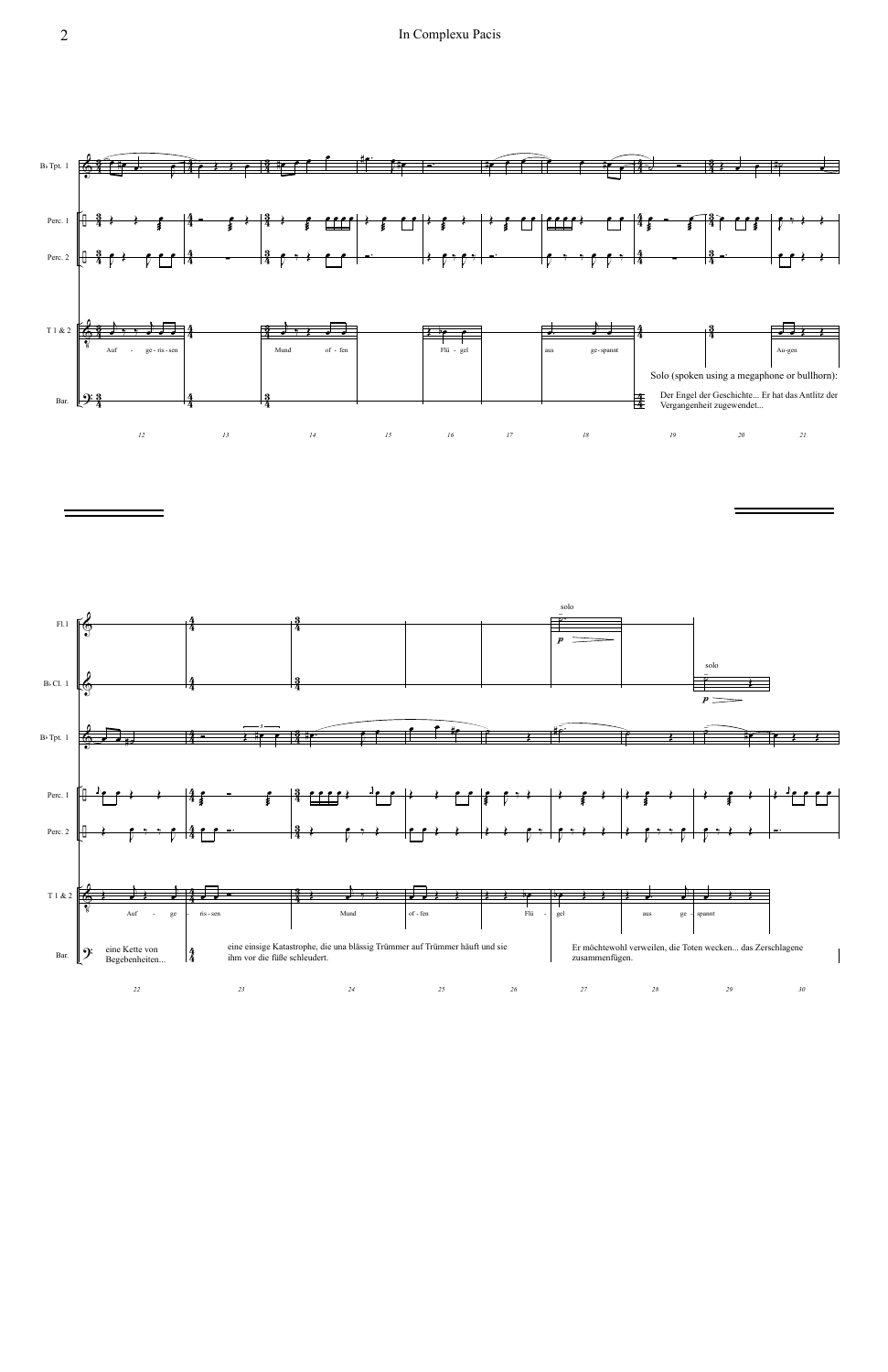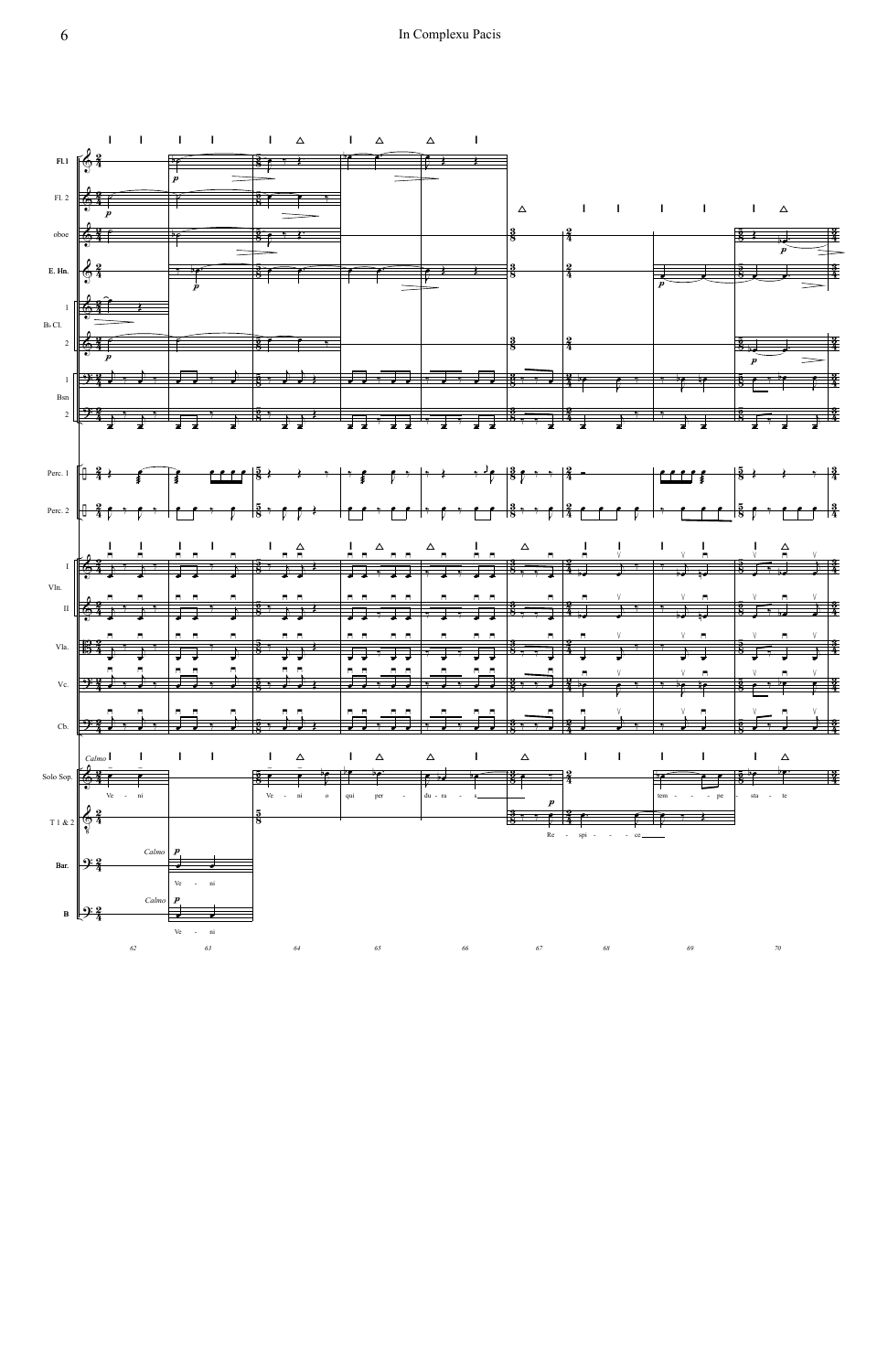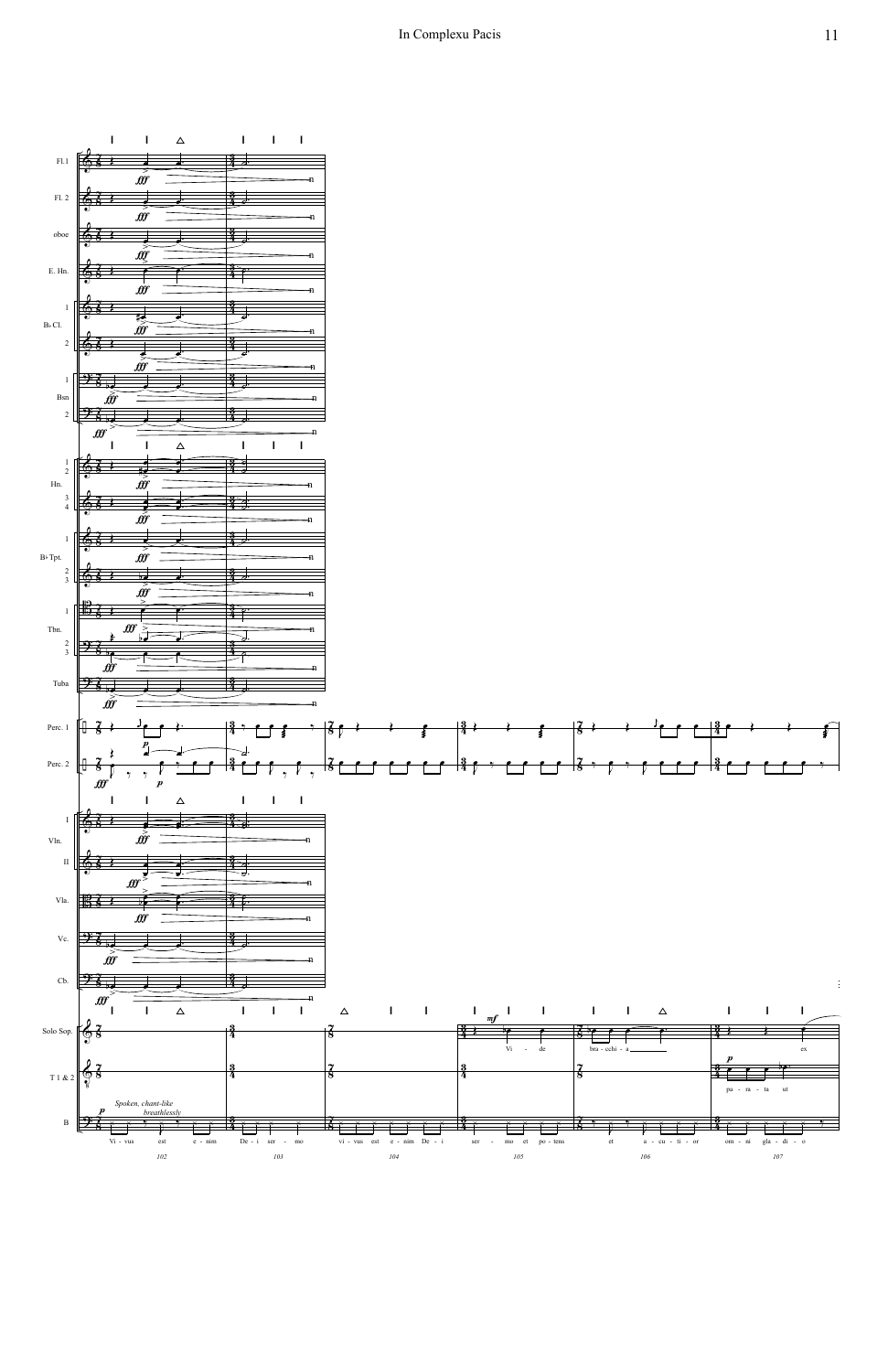

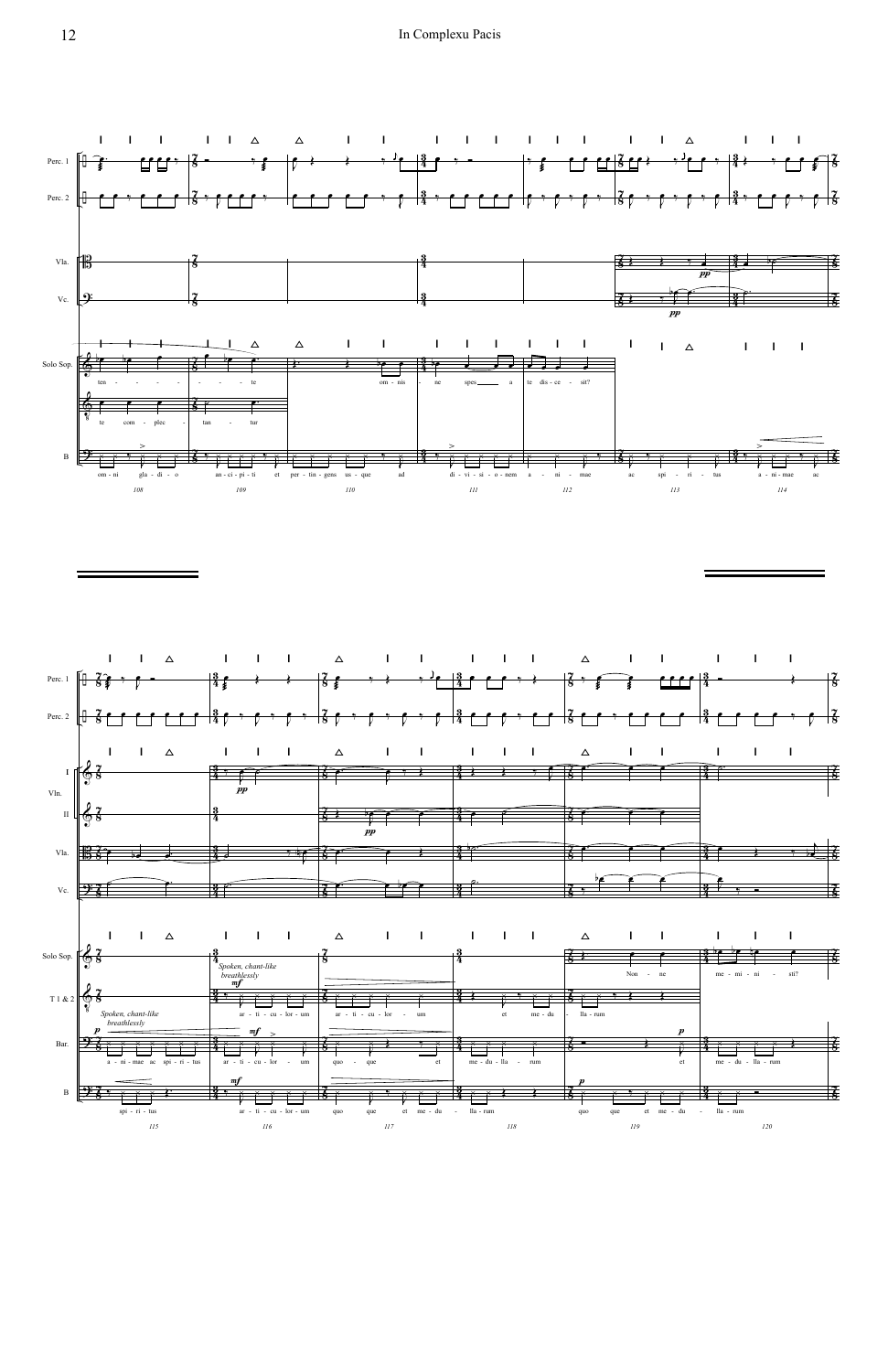

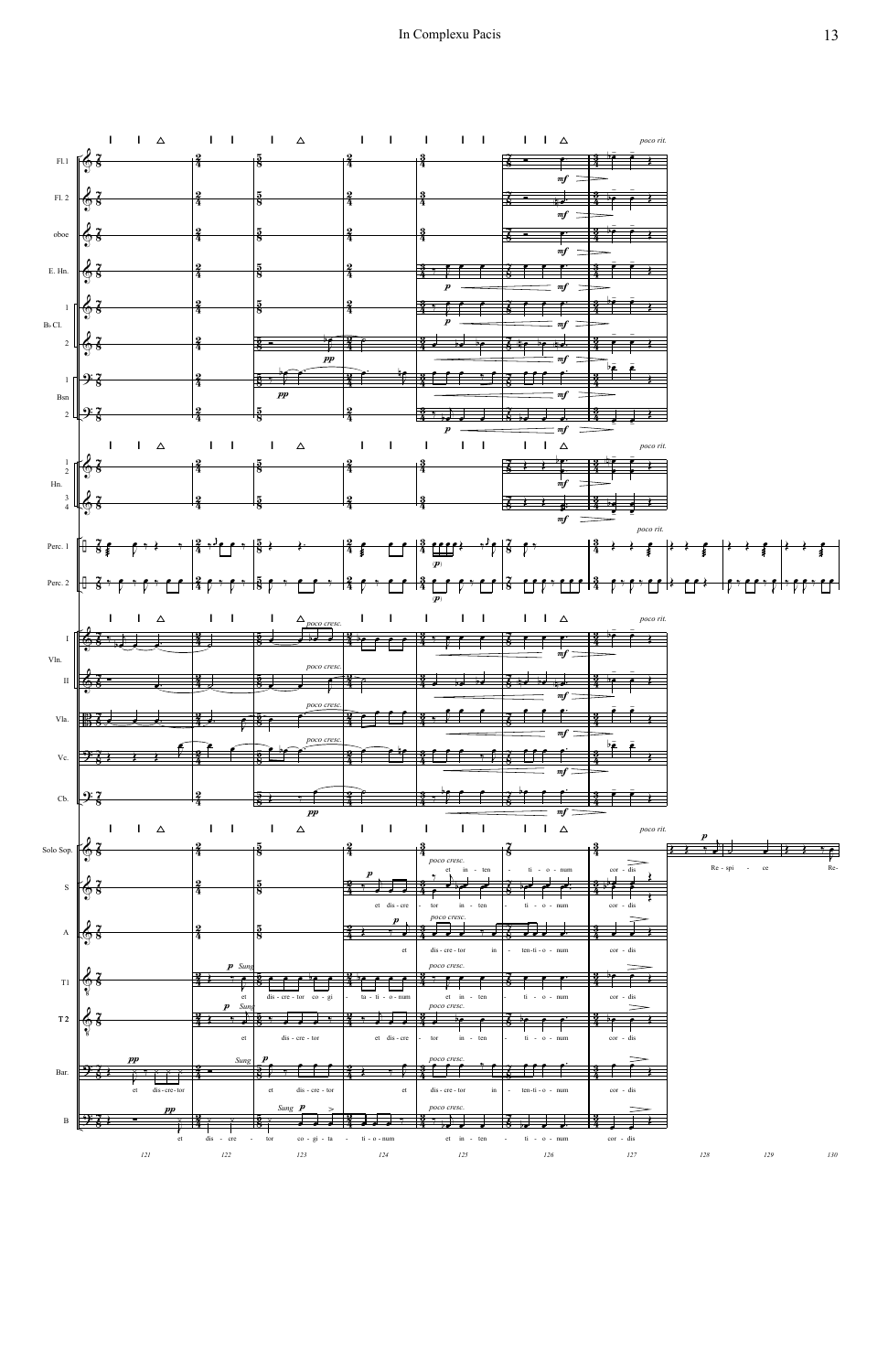

|  |  | Au-gen Auf - ge - ris - sen |  |     |                   | Mund of-fen Flü - gel |  |
|--|--|-----------------------------|--|-----|-------------------|-----------------------|--|
|  |  | $131$ $132$ $133$ $134$     |  | 135 | $136$ $137$ $138$ |                       |  |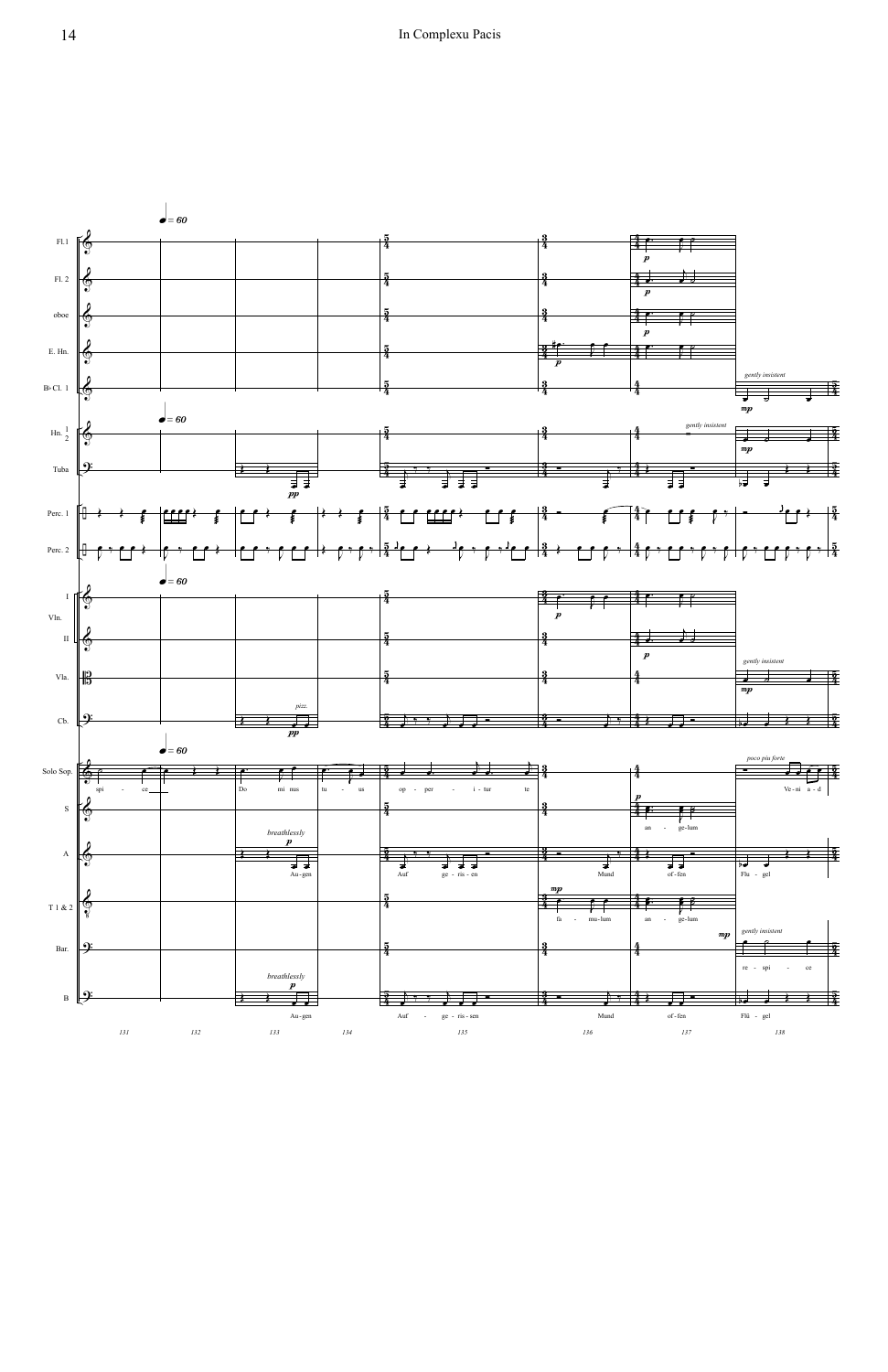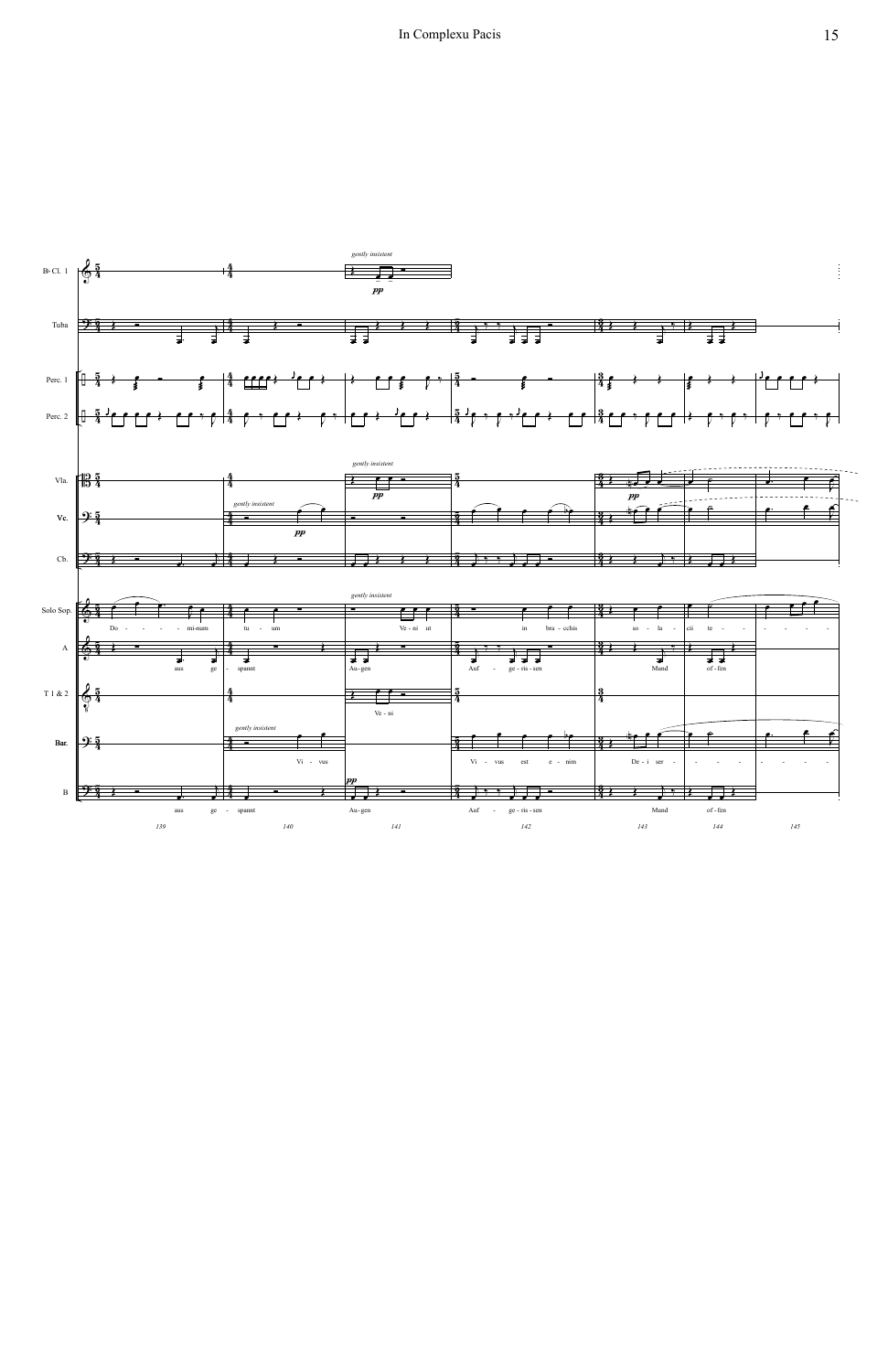